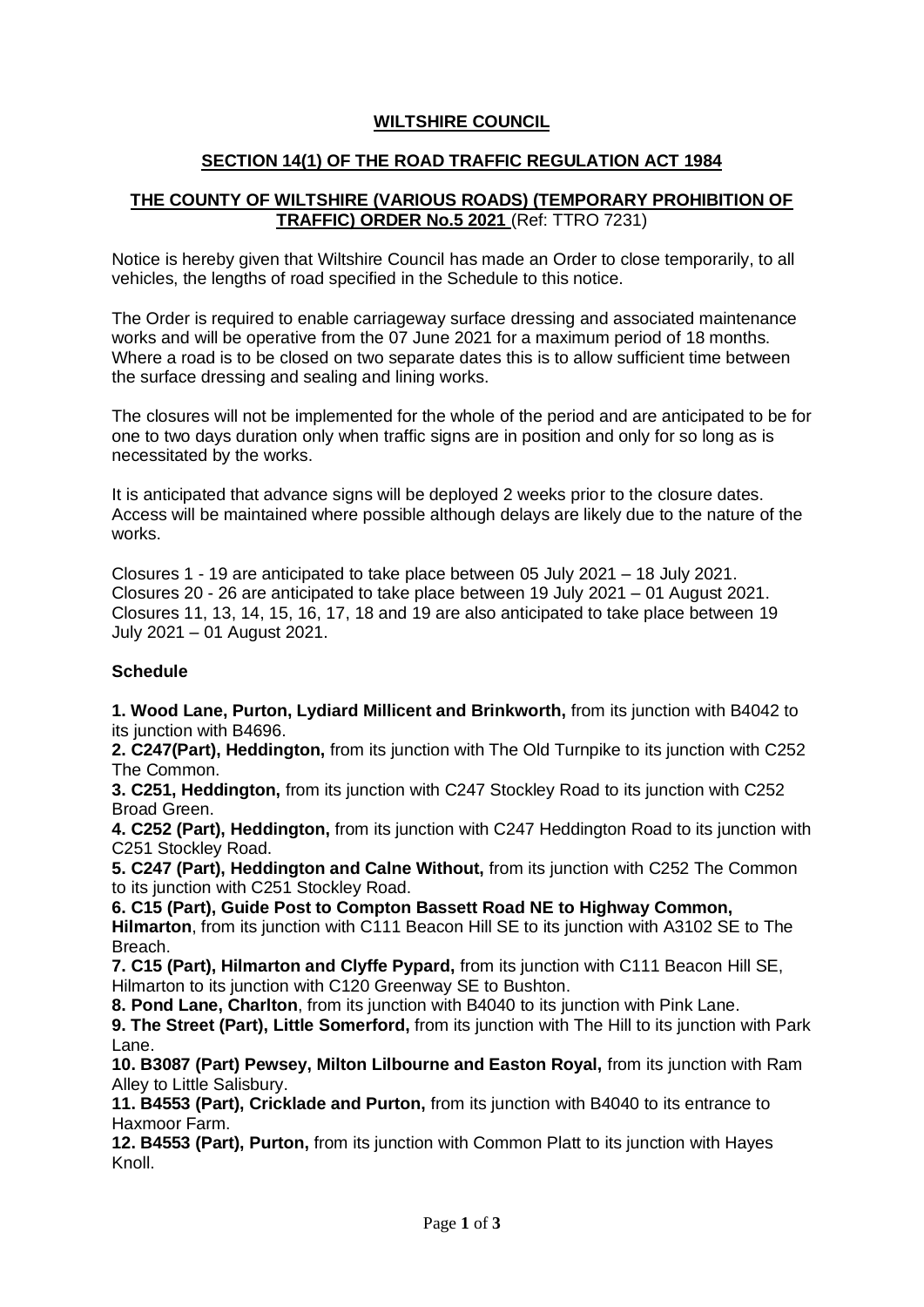**13. B4040 Malmesbury Road (Part), Leigh,** from its entrance to Greenacres Farm for a distance of approximately 700 metres in a north easterly direction.

**14. C15 Quemerford (Part), Calne Without,** from its junction with A4 to a point approximately 100 metres north of its junction with Windsor Road.

**15. A4 Main Road, Cherhill,** from its junction with Quemerford to its junction with Maiden Lane.

**16. A361 Caen Hill, Devizes – Eastbound carriageway,** from its Western commencement of dual carriageway to its junction with Mayenne Place.

**17. A361 Caen Hill, Devizes – Westbound carriageway,** for its entirety of the dual carriageway.

**18. A345 (Part) Savernake and Wilcot,** from its junction with C265 to its junction with C52 Hare Lane North East.

**19. A345 (Part) Marlborough, Savernake and Preshute,** from its junction with George Lane, Marlborough to its junction with C265 Clench Common.

**20. Upper Cocklebury Lane (Part), Chippenham,** from its junction with B4069 for a distance of approximately 300 metres in a south-easterly direction.

**21. Challows Lane and Ham Lane, Biddestone,** from its junction with Church Road to its junction with Germains Lane.

**22. Wick Road (Part), Oaksey,** from its junction with The Street for a distance of approximately 1km in a northerly direction to the County Boundary with Gloucestershire. **23. Sundays Hill, Braydonside and Washpool, Brinkworth,** from its junction with Dead Lane to its junction with Sommerford Common Lane.

**24. Stoke Common Lane, Purton,** from its junction with B4553 for its entire length.

**25. Hollow Way and Bradenstoke Abbey East C129 to Holloway, Lyneham and Bradenstoke**, from its junction with B4069 to its access to The Abbey.

**26. C269 Sunnyhill Lane, Wilcot and Pewsey,** from its junction with A345 to its junction with Milkhouse Water At Canal North C269 To Junction With Sunnyhill Lane.

# **Alternative routes** (vice versa)

1. via B4042 - B4696.

2. via C252 - A3102 - C247 (unaffected length).

3. via C247.

4. via C247.

5. via C251 - C252 - C247 (unaffected length).

6. via C111 - A3102 - C15 (unaffected length).

7. via C15 (unaffected length) - C120 Greenway SE to Bushton - C131 Preston Lane - A3102 - C111.

8. via B4040 - Moor Lane - Brickyard Hill - Pink Lane.

9. via The Street (unaffected length) - East End Lane - Dauntsey Road - Idover Road -

Junction At Little Smithcot Farm North East To Junction South Of Brinkworth - The Green - Church Lane - Dauntsey Road Top Street - Park Lane.

10. via B3087 (unaffected length) - A345 - A342 - A338 - B3087 (unaffected length).

11. via B4040 - B4696 - B4042 - A3102 - B4534 - B4006 – Cowleaze - B4553 (unaffected length).

12. via B4553 (unaffected length) - B4040 - B4696 - B4042 - A3102 - B4534 - Mead Way – Cowleaze - The Buffer - B4553 (unaffected length).

13. via B4040 (unaffected length) - B4696 - B4042 - B4534 - B4553 - The Buffer – Cowleaze - B4553 - B4040 (unaffected length).

14. via C15 (unaffected length) - A3102 - A4.

15. via A4 (unaffected length) - A361 -C50 - A4 (unaffected length).

16. Eastbound via A361 (unaffected length) - A342 - A3102 - Eastern Way - Snowberry Lane - A365 - A361 (unaffected length).

17. Westbound via A361 (unaffected length) - A365 - Snowberry Lane - Eastern Way - A3102 - A342 - A361 (unaffected length).